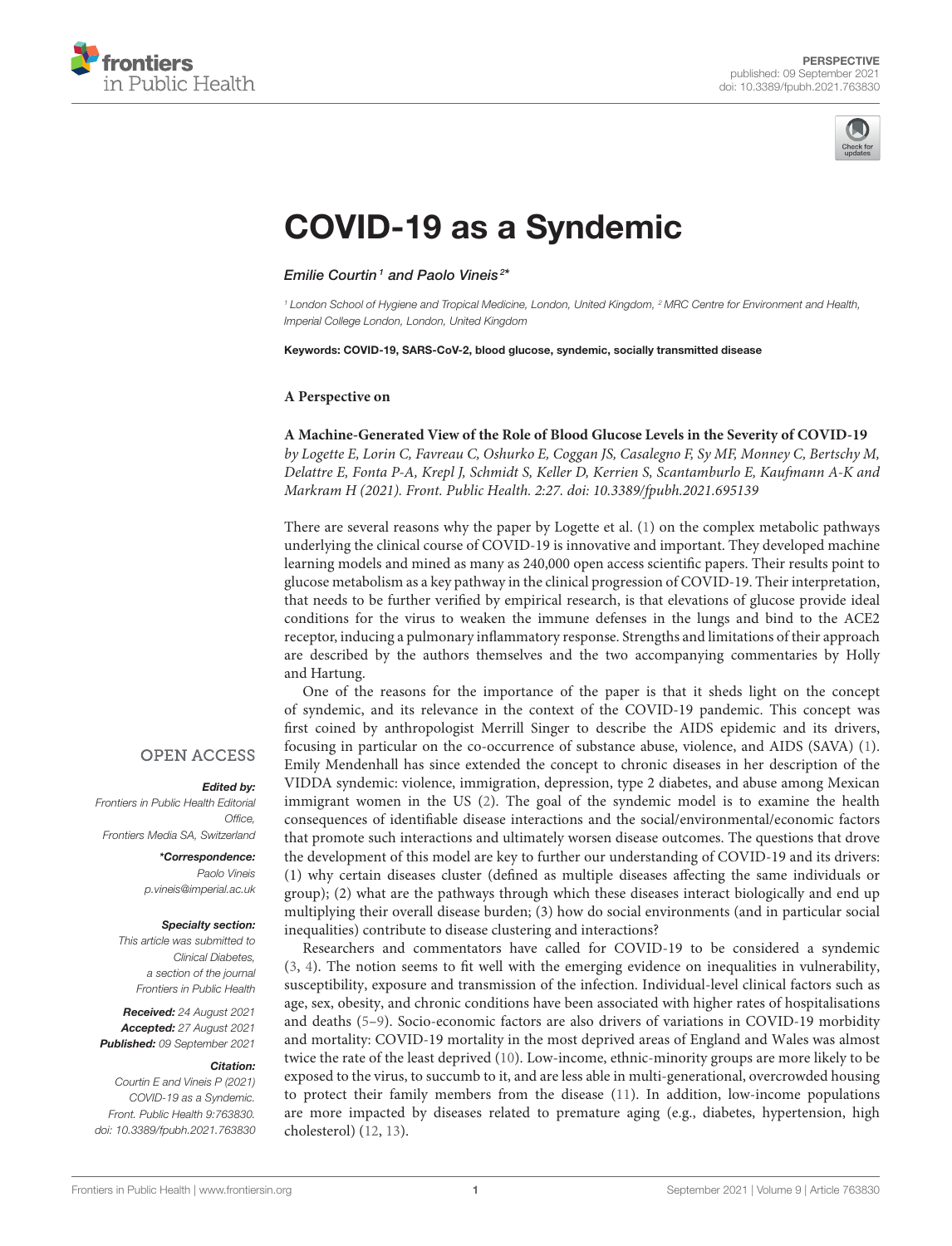Importantly, multiple mechanisms of susceptibility to the effects of infection with Sars-CoV-2 have started to be uncovered. For example, it has been shown that kynurenine-related metabolism, and particularly the levels of kynurenic acid (KA), are predictors of COVID-19 progression and prognosis [\(14\)](#page-2-6). Kynurenic acid and a high KA – to – kynurenine (K) ratio (KA:K) were positively associated with age and with inflammatory cytokines and chemokines, and negatively associated with T cell responses. A key player in this metabolic pathway is the Ah receptor, of which KA is the natural ligand. Activation of the kynurenine pathway and of AhR is involved in a multiplicity of environmentally-induced non-communicable diseases (NCD) and could explain why COVID-19 can act as a syndemic.

Logette's paper is focused on the clinical course of COVID-19, highlighting the role of glucose metabolism in triggering the inflammatory response to the virus. From this point of view the paper does not address etiology and the concept of syndemic directly. However, it is clear that conditions such as the metabolic syndrome, obesity, and diabetes are associated with the likelihood of infection (particularly the symptomatic infection) and also with the overarching role played by socioeconomic circumstances, a strong predictor of infection and its clinical course. The focus on glucose is not incompatible with other mechanisms being at work in increasing susceptibility to Sars-CoV-2 and explaining why COVID-19 may be interpreted as a syndemic. Richard Horton has drawn our attention to the fact that fighting the pandemic implies in fact fighting non-communicable diseases, or, as we argue below, sociallytransmitted diseases [\(4\)](#page-1-3).

## SOCIALLY-TRANSMITTED DISEASES AND **SYNDEMICS**

If we look at the landscape of non-communicable diseases today, they are characterized by the features listed by Allen and Feigl [\(15\)](#page-2-7): chronicity, global burden, preventable nature, shared proximal risk factors (cholesterol, blood pressure, glucose, obesity), common behavioral risk factors (smoking, alcohol, diet, inactivity, air pollution), common distal risk factors (economic, social, environmental), common issues of inequality and injustice. On this basis, Allen and Feigl suggest to call them "socially-transmitted diseases". Let us examine the features of syndemics in the light of Allen and Feigl's proposal.

First, co-occurrence of diseases are at the core of the syndemic concept. The prevalence of multi-morbidity, defined as the occurrence of two or more chronic diseases in an individual may range from 20 to 40% in middle age, and up to 80% in older ages. In addition to co-occurrence in general, there is

## REFERENCES

- <span id="page-1-0"></span>1. Singer M. A dose of drugs, a touch of violence, a case of AIDS: conceptualizing the SAVA syndemic. Free Inquiry Creat Sociol. (1994) 24:99–110.
- <span id="page-1-1"></span>2. Mendenhall E. Syndemic Suffering. Social Distress, Depression and Diabetes Among Mexican Immigrant Women. New York, NY: Routledge (2012).

ample evidence of multiple outcomes related to single risk factors, e.g., air pollution or smoking inducing cardiovascular diseases, respiratory diseases, and cancer.

Second, what are the mechanistic pathways leading to such co-occurrence? We are still at the stage of a patchwork with multiple candidates that are not yet clearly connected to each other, and belong to different biological layers. Good candidates are inflammatory pathways, such as "inflammaging" (including the kynurenine pathways described above), and, at another level, epigenetic pathways. A related concept is biologic clocks or "age acceleration", measurable with epigenetic tools. Whether an individual will follow a trajectory of accelerated or decelerated aging will depend on their genetic background interacting with life-long environmental and lifestyle factors.

Third, the social component of syndemics. Aging is characterized by a gradual and constant increase in health inequalities among individuals. For example, considerable differences in healthy aging have been described among socioeconomic groups, an association which is only partially explained by unhealthy lifestyle habits of more disadvantaged individuals. In recent years, various measures of biological aging have been proposed, such as telomere length, allostatic load, and biological clocks developed using high-throughput "omic" data (epigenomic, transcriptomic, metabolomic, etc.). All of these were associated with measures of social inequalities [\(16\)](#page-2-8). The central role of social inequalities in aging and disease risk suggests that the concept of syndemic can be broadly applicable to NCD.

In summary, whether or not COVID-19 is a syndemic remains to be demonstrated. Much attention has been paid (rightly so) to social inequalities and co-occurrence with other diseases, less to underlying mechanisms. The three components of the concept of syndemic have a clear bearing on practical preventive action, specifically preparedness. In this context, Logette's paper contributes substantially to build bridges between NCD and infectious diseases and thus facilitates preparedness to future pandemics.

# AUTHOR CONTRIBUTIONS

All authors listed have made a substantial, direct and intellectual contribution to the work, and approved it for publication.

# FUNDING

EC acknowledges funding from the Medical Research Council (MR/T032499/1).

- <span id="page-1-2"></span>3. Horton R. Offline: COVID-19 is not a pandemic.<br>
Lancet. (2020) 396:874. doi: 10.1016/S0140-6736(20) Lancet. [\(2020\) 396:874. doi: 10.1016/S0140-6736\(20\)](https://doi.org/10.1016/S0140-6736(20)32000-6) 32000-6
- <span id="page-1-3"></span>4. Hulvej-Rod M, Hulvej-Rod N. Towards a syndemic public health response to COVID-19. Scand J Public Health. (2021) 49:14–6. doi: [10.1177/1403494820982862](https://doi.org/10.1177/1403494820982862)